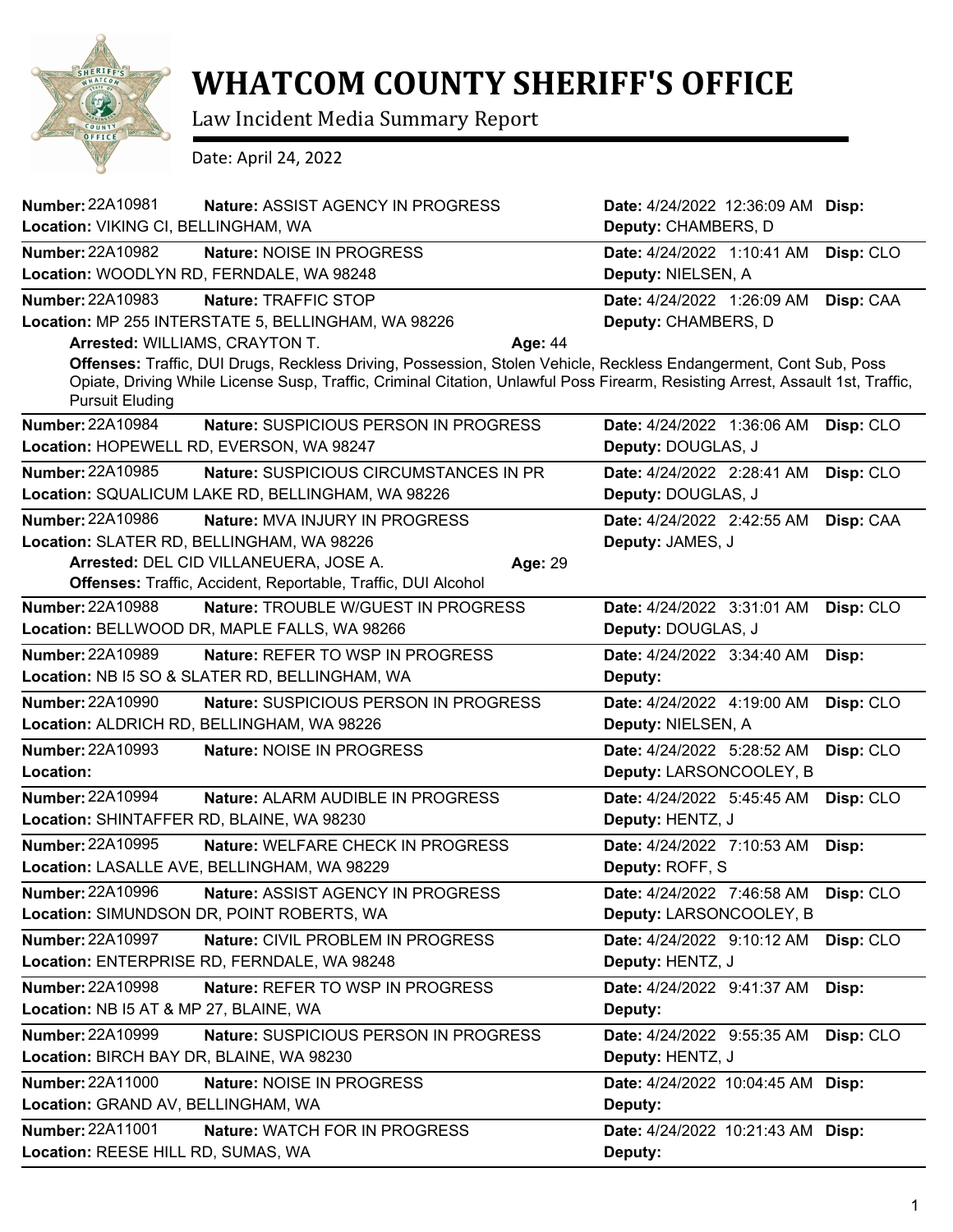| <b>Number: 22A11002</b><br>Location: GUIDE MERIDIAN, BELLINGHAM, WA   | <b>Nature: SUSPICIOUS CIRCUMSTANCES IN PR</b>                                       |         | Date: 4/24/2022 10:23:39 AM Disp:<br>Deputy: LOREEN, J |           |
|-----------------------------------------------------------------------|-------------------------------------------------------------------------------------|---------|--------------------------------------------------------|-----------|
| Number: 22A11005                                                      | Nature: MVA NON BLKING/NON INJURY IN P                                              |         | Date: 4/24/2022 11:01:10 AM Disp:                      |           |
| Location: SIPER RD, EVERSON, WA                                       |                                                                                     |         | Deputy: DEZEEUW, T                                     |           |
| Number: 22A11006                                                      | Nature: DOMESTIC PHYSICAL IN PROGRESS                                               |         | Date: 4/24/2022 11:13:27 AM Disp: CLO                  |           |
|                                                                       | Location: BEAVER PL, SEDRO WOOLLEY, WA 98284                                        |         | Deputy: LOREEN, J                                      |           |
| <b>Number: 22A11007</b>                                               | Nature: REQUEST FOR LAW ENFORCEMENT                                                 |         | Date: 4/24/2022 11:35:34 AM Disp: CLO                  |           |
| Location: OCEAN MIST DR, BLAINE, WA 98230                             |                                                                                     |         | Deputy: HENTZ, J                                       |           |
| <b>Number: 22A11008</b>                                               | Nature: HIT AND RUN IN PROGRESS                                                     |         | Date: 4/24/2022 11:37:51 AM Disp: CLO                  |           |
|                                                                       | Location: GRAVELINE RD & PACIFIC HW, BELLINGHAM, WA                                 |         | Deputy: LARSONCOOLEY, B                                |           |
| <b>Number: 22A11009</b>                                               | Nature: WELFARE CHECK IN PROGRESS                                                   |         | Date: 4/24/2022 11:36:56 AM Disp:                      |           |
| Location: OCEAN MIST DR, BLAINE, WA                                   |                                                                                     |         | Deputy:                                                |           |
| <b>Number: 22A11010</b>                                               | Nature: HARASSMENT COLD CALL                                                        |         | Date: 4/24/2022 11:57:56 AM Disp:                      |           |
| Location: GUIDE MERIDIAN, BELLINGHAM, WA                              |                                                                                     |         | Deputy: LOREEN, J                                      |           |
| Number: 22A11011                                                      | Nature: LANDLORD TENANT DISPUTE IN PRO                                              |         | Date: 4/24/2022 12:05:14 PM Disp:                      |           |
| Location: WINDWARD DR, BELLINGHAM, WA                                 |                                                                                     |         | Deputy: ROFF, S                                        |           |
| <b>Number: 22A11012</b>                                               | Nature: MVA NON BLKING/NON INJURY IN P                                              |         | Date: 4/24/2022 12:07:11 PM Disp:                      |           |
| Location: LAWRENCE RD, EVERSON, WA                                    |                                                                                     |         | Deputy: ROFF, S                                        |           |
| Number: 22A11013                                                      | Nature: VEHICLE PROWL COLD CALL                                                     |         | Date: 4/24/2022 12:23:36 PM Disp:                      |           |
| Location: MAGRATH RD, BELLINGHAM, WA                                  |                                                                                     |         | Deputy: ROFF, S                                        |           |
| <b>Number: 22A11014</b>                                               | <b>Nature: ASSIST CITIZEN IN PROGRESS</b>                                           |         | Date: 4/24/2022 12:28:35 PM Disp: CLO                  |           |
|                                                                       | Location: CHERRY ST & FRONT ST, SUMAS, WA 98295                                     |         | Deputy: DEZEEUW, T                                     |           |
| Number: 22A11016                                                      | Nature: SUSPICIOUS CIRCUMSTANCES COLD                                               |         | Date: 4/24/2022 1:22:45 PM                             | Disp:     |
| Location: PELICAN PL, POINT ROBERTS, WA                               |                                                                                     |         | Deputy: LEACH, T                                       |           |
| <b>Number: 22A11018</b>                                               | Nature: TRAFFIC STOP                                                                |         | Date: 4/24/2022 1:30:40 PM                             | Disp: CAA |
|                                                                       |                                                                                     |         |                                                        |           |
|                                                                       |                                                                                     |         |                                                        |           |
| Location: BIRCH BAY DR, BLAINE, WA 98230<br>Arrested: ADAMS, DAVID A. |                                                                                     | Age: 37 | Deputy: HENTZ, J                                       |           |
| <b>Offenses: Driving While License Susp</b>                           |                                                                                     |         |                                                        |           |
| <b>Number: 22A11019</b>                                               | Nature: KIN NOTIFICATION IN PROGRESS                                                |         | Date: 4/24/2022 1:30:09 PM                             | Disp:     |
| Location: SAMISH WA, BELLINGHAM, WA                                   |                                                                                     |         | Deputy:                                                |           |
| Number: 22A11020                                                      | Nature: TROUBLE W/SUBJECT IN PROGRESS                                               |         | Date: 4/24/2022 1:44:08 PM                             | Disp: CLO |
|                                                                       | Location: MT BAKER HWY, NATIONAL FOREST, WA 98244                                   |         | Deputy: DEZEEUW, T                                     |           |
| Number: 22A11021                                                      | Nature: ALARM AUDIBLE IN PROGRESS                                                   |         | Date: 4/24/2022 1:55:53 PM                             | Disp: CLO |
| Location: FIRWOOD DR, FERNDALE, WA 98248                              |                                                                                     |         | Deputy: MELLEMA, S                                     |           |
| Number: 22A11022                                                      | Nature: NOISE IN PROGRESS                                                           |         | Date: 4/24/2022 2:01:31 PM                             | Disp: CLO |
|                                                                       | Location: GOLDEN VALLEY BLVD, MAPLE FALLS, WA 98266                                 |         | Deputy: BROWN, E                                       |           |
| Number: 22A11023                                                      | Nature: DOMESTIC PHYSICAL COLD CALL                                                 |         | Date: 4/24/2022 1:53:01 PM                             | Disp:     |
| Location: BELLWOOD DR, MAPLE FALLS, WA                                |                                                                                     |         | Deputy: HEYSTEK, L                                     |           |
| Number: 22A11024                                                      | Nature: SERVE WARRANT IN PROGRESS                                                   |         | Date: 4/24/2022 2:17:32 PM                             | Disp: CAA |
| Location: BIRCH BAY DR, BLAINE, WA 98230                              |                                                                                     |         | Deputy: HENTZ, J                                       |           |
| Arrested: ADAMS, DAVID A.                                             |                                                                                     | Age: 37 |                                                        |           |
| <b>Offenses: Warrant</b>                                              |                                                                                     |         |                                                        |           |
| Number: 22A11025                                                      | Nature: VEHICLE PROWL COLD CALL                                                     |         | Date: 4/24/2022 12:15:37 AM Disp: CLO                  |           |
|                                                                       | Location: PINE AND CEDAR LAKES TRAILHEAD, OLD SAMISH RD., BELLINGH, Deputy: BOYD, M |         |                                                        |           |
| Number: 22A11026                                                      | Nature: THEFT COLD CALL                                                             |         | Date: 4/24/2022 10:42:11 AM Disp: CLO                  |           |
|                                                                       | Location: EAST POLE RD LYNDEN WA 98264, LYNDEN, WA                                  |         | Deputy: BOYD, M                                        |           |
| Number: 22A11027                                                      | Nature: VEHICLE PROWL COLD CALL                                                     |         | Date: 4/24/2022 12:13:34 PM Disp: CLO                  |           |
|                                                                       | Location: E POLE RD LYNDEN WA 98264, LYNDEN, WA                                     |         | Deputy: BOYD, M                                        |           |
| Number: 22A11028<br>Location: NULLE RD, BELLINGHAM, WA 98229          | Nature: VEHICLE THEFT COLD CALL                                                     |         | Date: 4/24/2022 2:48:15 PM Disp:<br>Deputy: ROFF, S    |           |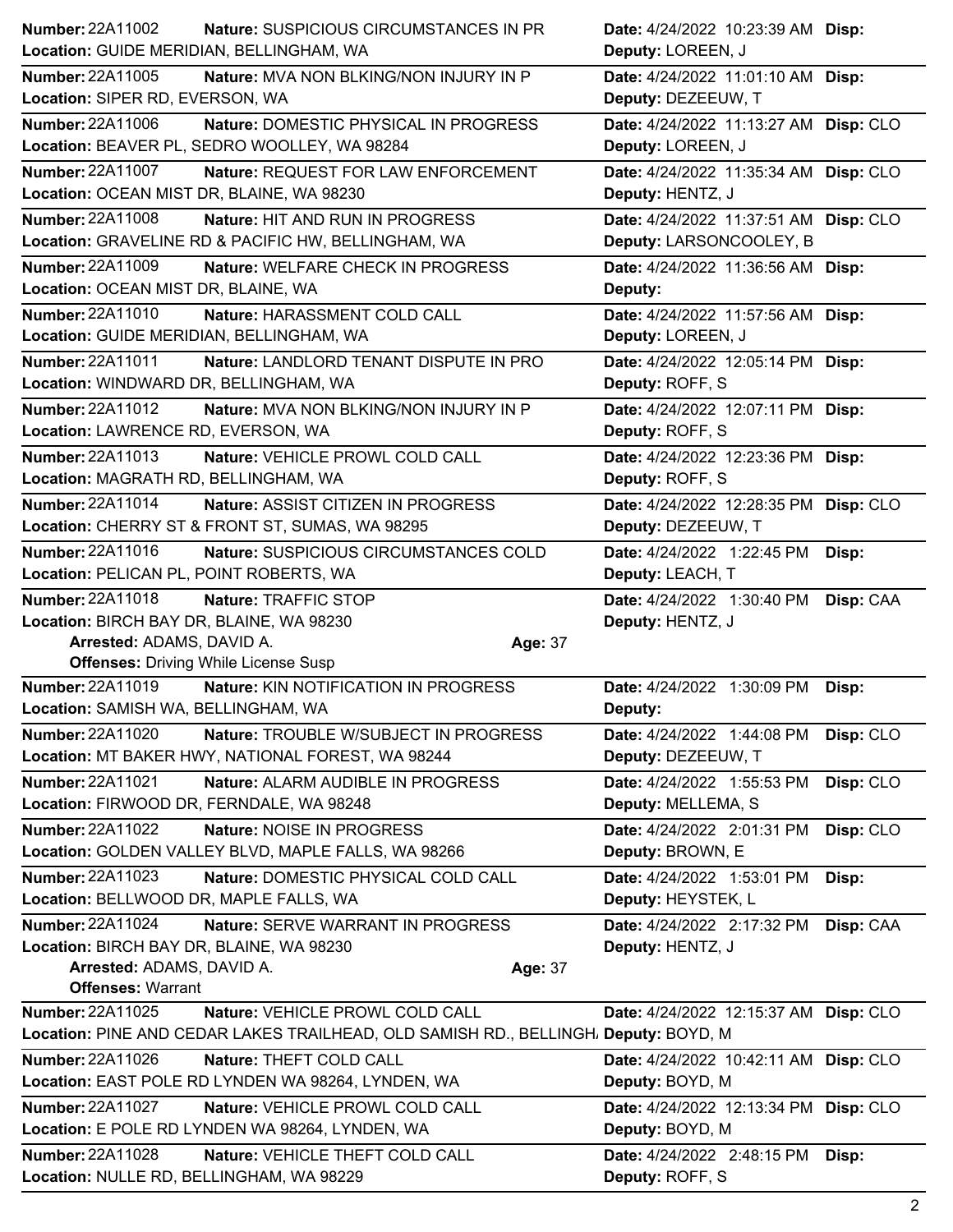| <b>Number: 22A11029</b>                    | Nature: HIT AND RUN IN PROGRESS                                                          |         | Date: 4/24/2022 2:59:03 PM                      | Disp: CLO |
|--------------------------------------------|------------------------------------------------------------------------------------------|---------|-------------------------------------------------|-----------|
|                                            | Location: CAIN LAKE RD & RAINBOW DR, SEDRO WOOLLEY, WA 98284                             |         | Deputy: ANDERS, J                               |           |
| Number: 22A11030                           | Nature: TRESPASS COLD CALL                                                               |         | Date: 4/24/2022 3:00:04 PM                      | Disp: CLO |
| Location: KELLY RD, BELLINGHAM, WA 98226   |                                                                                          |         | Deputy: ANDERS, J                               |           |
| <b>Number: 22A11031</b>                    | Nature: TRESPASS COLD CALL                                                               |         | Date: 4/24/2022 3:14:35 PM                      | Disp: CAA |
|                                            | Location: LAUREL RIDGE WAY, BELLINGHAM, WA 98226                                         |         | Deputy: JONES, D                                |           |
| Arrested: SCOTT, JACQUELINE M.             |                                                                                          | Age: 68 |                                                 |           |
| <b>Offenses: Trespass, Real Property</b>   |                                                                                          |         |                                                 |           |
| Number: 22A11032                           | Nature: SUSPICIOUS VEHICLE IN PROGRESS                                                   |         | Date: 4/24/2022 3:25:16 PM                      | Disp: CLO |
| Location: W POLE RD, LYNDEN, WA 98264      |                                                                                          |         | Deputy: MELLEMA, S                              |           |
| <b>Number: 22A11034</b>                    | Nature: Not available.                                                                   |         | Date: 4/24/2022 4:09:10 PM                      | Disp:     |
| Location: LUMMI SHORE DR, BELLINGHAM, WA   |                                                                                          |         | Deputy: JOHNSON, J                              |           |
| Number: 22A11035                           | Nature: CIVIL PROBLEM COLD CALL                                                          |         | Date: 4/24/2022 4:18:14 PM                      | Disp: CLO |
|                                            | Location: MOSQUITO LAKE RD & NORTH FORK RD, DEMING, WA 98244                             |         | Deputy: ANDERS, J                               |           |
| Number: 22A11037                           | Nature: HIT AND RUN IN PROGRESS                                                          |         | Date: 4/24/2022 4:32:36 PM                      | Disp: CAA |
|                                            | Location: OLSON RD & VISTA DR, FERNDALE, WA 98248                                        |         | Deputy: MELLEMA, S                              |           |
| Arrested: WATERS, JOHN E.                  |                                                                                          | Age: 48 |                                                 |           |
|                                            | <b>Offenses: Resisting Arrest, Traffic, Accident HitRun</b>                              |         |                                                 |           |
| Number: 22A11038                           | Nature: HIT AND RUN IN PROGRESS                                                          |         | Date: 4/24/2022 4:36:41 PM                      | Disp:     |
|                                            | Location: OLSON RD & FOX RD, FERNDALE, WA                                                |         | Deputy:                                         |           |
| <b>Number: 22A11039</b>                    | Nature: FOLLOW UP                                                                        |         | Date: 4/24/2022 4:52:40 PM                      | Disp: CLO |
|                                            | Location: BENNETT DR, BELLINGHAM, WA 98225                                               |         | Deputy: BROWN, E                                |           |
| <b>Number: 22A11040</b>                    | Nature: Not available.                                                                   |         | Date: 4/24/2022 4:57:20 PM                      | Disp:     |
| Location: DELTA RING RD, FERNDALE, WA      |                                                                                          |         | Deputy:                                         |           |
| <b>Number: 22A11041</b>                    | Nature: DOMESTIC VERBAL IN PROGRESS                                                      |         | Date: 4/24/2022 5:01:01 PM                      | Disp: CLO |
|                                            | Location: MOBILE LN UNIT 20, FERNDALE, WA 98248                                          |         | Deputy: BROWN, E                                |           |
| <b>Number: 22A11042</b>                    | Nature: REFER TO WSP IN PROGRESS                                                         |         | Date: 4/24/2022 5:03:50 PM                      | Disp:     |
| Location: GUIDE MERIDIAN & POLE RD, WA     |                                                                                          |         | Deputy:                                         |           |
| <b>Number: 22A11043</b>                    | Nature: ASSIST CITIZEN IN PROGRESS                                                       |         | Date: 4/24/2022 5:02:58 PM                      | Disp: CLO |
| Location: ARNIE RD, CUSTER, WA 98240       |                                                                                          |         | Deputy: MELLEMA, S                              |           |
| Number: 22A11044                           | Nature: MISSING PERSON COLD CALL                                                         |         |                                                 |           |
| Location: GRAND AV, BELLINGHAM, WA         |                                                                                          |         | Date: 4/24/2022 5:06:26 PM<br>Deputy: SLYTER, C | Disp:     |
|                                            |                                                                                          |         |                                                 |           |
| Number: 22A11045                           | Nature: REFER TO WSP IN PROGRESS<br>Location: MT BAKER HW & MOSQUITO LAKE RD, DEMING, WA |         | Date: 4/24/2022 5:11:40 PM                      | Disp:     |
|                                            |                                                                                          |         | Deputy:                                         |           |
| Number: 22A11046                           | Nature: THEFT COLD CALL                                                                  |         | Date: 4/24/2022 5:25:00 PM                      | Disp: CLO |
| Location: E SMITH RD, BELLINGHAM, WA 98226 |                                                                                          |         | Deputy: HEYSTEK, L                              |           |
| <b>Number: 22A11047</b>                    | Nature: VEHICLE PROWL COLD CALL                                                          |         | Date: 4/24/2022 5:19:57 PM                      | Disp: CLO |
|                                            | Location: WOOLDRIDGE AVE. BLAINE WA 98230, WA                                            |         | Deputy:                                         |           |
| Number: 22A11048                           | Nature: VEHICLE PROWL COLD CALL                                                          |         | Date: 4/24/2022 4:58:32 PM                      | Disp: CLO |
| Location: ORLEANS STREET, 2, WA            |                                                                                          |         | Deputy: BOYD, M                                 |           |
| <b>Number: 22A11049</b>                    | Nature: CIVIL PROBLEM IN PROGRESS                                                        |         | Date: 4/24/2022 6:11:01 PM                      | Disp: CLO |
| Location: W POLE RD, LYNDEN, WA 98264      |                                                                                          |         | Deputy: BROWN, E                                |           |
| Number: 22A11050                           | Nature: WATCH FOR IN PROGRESS                                                            |         | Date: 4/24/2022 6:20:14 PM                      | Disp:     |
|                                            | Location: GOLDEN VALLEY BL, MAPLE FALLS, WA                                              |         | Deputy:                                         |           |
| Number: 22A11051                           | Nature: SHOTS IN PROGRESS                                                                |         | Date: 4/24/2022 6:23:04 PM                      | Disp:     |
| Location: LAKE TERRELL RD, FERNDALE, WA    |                                                                                          |         | Deputy:                                         |           |
| Number: 22A11052                           | Nature: TRAFFIC HAZARD IN PROGRESS                                                       |         | Date: 4/24/2022 6:26:32 PM                      | Disp: CAA |
|                                            | Location: ALDERWOOD AVE & MARINE DR, BELLINGHAM, WA 98225                                |         | Deputy: SLYTER, C                               |           |
| Arrested: HARWOOD, NICKIALA R.             |                                                                                          | Age: 29 |                                                 |           |
| Offenses: Traffic, Hazard                  |                                                                                          |         |                                                 |           |